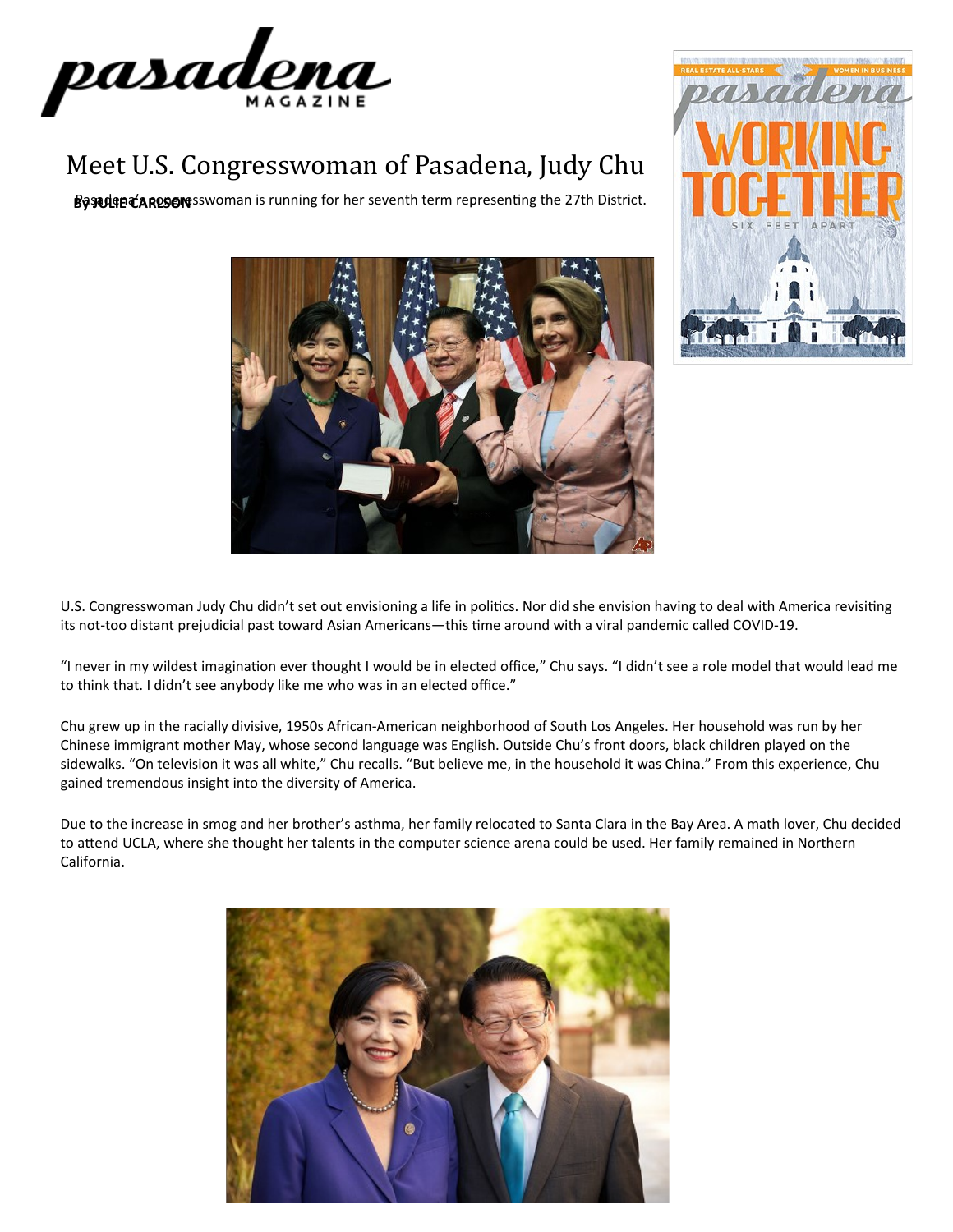"When I went to the university, it was around the time of the civil rights and anti-war movements," Chu explains. "There was dramatic change going on in America. It led me to want to do something with my life where I could help people."

Clinical psychology was a field where Chu found she could be of service and empower others, so she switched majors. While in school, she interned at a rape crisis center where she was assigned as a victim advocate. She met with victims in emergency rooms, conducted counseling at the center, and assisted on the rape hotline. "These experiences had a lifelong impact on me," Chu says. "I heard story after story from rape and domestic violence victims. It sent chills down my spine."

Working with victims of rape and domestic violence would continue into her work as a professor of psychology, where she taught at Los Angeles Community College for 20 years and at East Los Angeles College for 13 years. Later, she continued working for victims' rights in government.

"I enjoyed teaching," Chu says. "I was able to learn about the lives of so many community college students. They were students that had such a variety of circumstances. They were refugees, they were immigrants, they were the first in their families to go to college. And they certainly deserved the ability to access higher education."

She was first elected to the Board of Education for the Garvey School District in Rosemead during her tenure as a professor. But what really spurred her into political action was the ugly anti-immigrant, English-Only movement in Monterey Park during the 1980s.

With the population growing and many new immigrants moving to the area, Chu explained, "The Safeway became the 99 Ranch Market. The eggs and bacon coffee shop became the Chinese noodle shop. There was a reaction against it. There was a movement of some residents who wanted only English on the signs in the city and only English books in the library. The last straw was when the City Council passed a resolution that English would be the only language spoken in Monterey Park."

Chu and a number of residents formed the multiracial organization, Coalition for Harmony. By gathering enough signatures, they were able to overturn the sign ordinance and put pressure on the Council to also overturn the resolution. A fire was lit under Chu and she found another calling: politics.

She worked her way up from city politics to the national scene, from serving as the mayor of Monterey Park (three times), to serving in the State Assembly to the Board of Equalization, to becoming the first Chinese-American woman elected to the U.S. House of Representatives in 2009. Chu serves on the powerful House Ways and Means Committee, the House Small Business Committee, and in 2011 was elected chair of the Congressional Asian Pacific American Caucus. She also co-founded and co-chairs the Congressional Creative Rights Caucus.